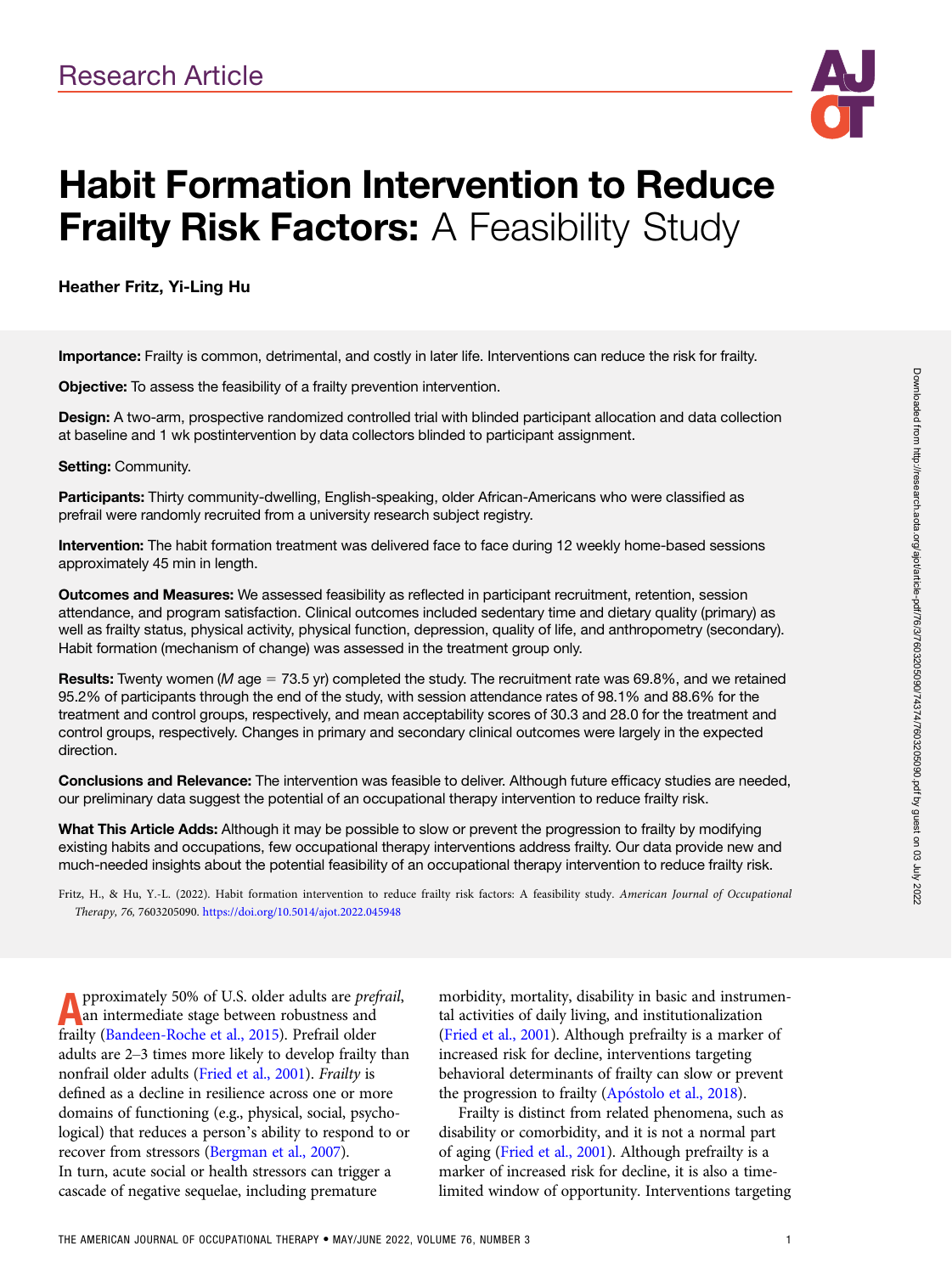behavioral determinants of frailty can slow or prevent the progression to frailty (Apóstolo et al., 2018).

Dietary quality and sedentary time (ST) have both been associated with frailty development and progression (Apóstolo et al., 2018). For example, a study of 2,154 older adults showed that poor- to medium-quality diets, defined by a Healthy Eating Index (HEI) scores of  $\leq 51/100$  and  $\geq 51-80/100$ , respectively, were associated with a 40% and 92% respective increase in risk for frailty compared with older adults with goodquality diets (HEI score >80; [Hengeveld et al., 2019\)](#page-9-0). Regarding ST, a systematic review of studies with more than 1 million combined participants demonstrated that ST (activity with an intensity of  $\leq$ 1.5 metabolic equivalents [MET]) had an independent, deleterious association with frailty that was not attenuated by engagement in moderate to vigorous physical activity (MVPA; [Kehler et al., 2018\)](#page-9-0).

To reduce frailty risk, older adults must modify long-established occupations, activity patterns, and dietary habits. With their training in activity analysis, habit formation, and environmental modification, occupational therapy practitioners are uniquely suited to assist clients in forming frailtyprotective habits and routines and in modifying established occupations to be more health promoting [\(Fritz & Cutchin, 2016\)](#page-9-0). Moreover, a review of habit formation studies suggested that habit formation strategies (i.e., environmental modification) result in dietary and physical activity (PA) habit change across a range of behaviors and populations [\(Fritz, Hu, Gahman, et al., 2020\)](#page-9-0). Thus, it is plausible that a habit formation approach could result in similar dietary and activity-related habit changes in the context of frailty and that those changes could translate to reduced frailty risk. Despite the potential of occupational therapy intervention to address the problem of frailty, occupational therapy interventions for frailty are scarce ([Fritz et al., 2019\)](#page-9-0).

We previously piloted a low-dose (four-session), frailty prevention intervention targeting habit formation with older African-Americans classified as prefrail [\(Fritz, Hu, Tarraf, & Patel, 2020\)](#page-9-0). The preliminary results were promising. The treatment resulted in positive changes in habit formation; yet, qualitative data collected during the trial suggested that a higher treatment dose and a home-based delivery structure were desired to remove barriers and potentially achieve a greater impact. The purpose of this article is to further build the evidence base supporting the potential benefit of frailty prevention interventions. Specifically, we report the results of a recently completed feasibility study. The study's specific aims were to (1) assess the feasibility of delivering the revised and more intensive home-based treatment, (2) assess the acceptability of the intervention and trial protocol to participants, and (3) estimate the potential effect of the intervention on dietary quality and ST.

# Method Conceptual Framework and Translation to Treatment Content

The intervention was guided by a framework synthesized from the literature on frailty reduction and habit formation as well as constructs from social cognitive theory (SCT). The treatment therefore included education about the concept of frailty and habit and behavioral skills training on how to develop new or extinguish existing habits (e.g., how to break down larger actions into less complex behaviors, how to modify contexts to support habit formation). Drawing from SCT [\(Bandura, 2004\)](#page-9-0), our treatment included strategies for increasing self-efficacy: enacted mastery, modeling, and verbal persuasion. The interventionist modeled task performance and prompted participant replication, which allowed for modeling and enacted mastery. Treatment participants also received coaching and feedback, which functioned as a form of verbal persuasion. The treatment also included information about frailty-protective behaviors, goal setting, action planning, self-monitoring, and barrier-resolution skills training to foster self-efficacy, the mastery of the intervention content, and the application of habit formation strategies in daily life.

#### Study Design

All study procedures were approved by the Wayne State University institutional review board (126216B3E). The two-arm randomized controlled trial was registered at ClinicalTrials.gov (NCT03585972). Between September 1 and October 31, 2019, we recruited our sample of older African-Americans who were classified as prefrail from a university registry of community-dwelling African-Americans age 55 yr and older who were interested in participating in research. The trial ran from September 2019 to February 2020. Our target sample size of  $N = 24$  was based on the number of participants deemed necessary to evaluate feasibility.

#### Participant Recruitment

A trained research assistant (RA) screened registry participants using the Paulson–Lichtenberg Frailty Index (PLFI; [Paulson & Lichtenberg, 2015](#page-10-0)). The PLFI assesses five criteria for frailty: (1) weakness, (2) slowness, (3) low PA, (4) exhaustion or fatigue, and (5) wasting. The presence of one or two criteria indicates prefrailty, and three or more criteria indicate frailty.

#### Inclusion Criteria

In addition to being classified as prefrail, to be invited to join the study, participants had to be English speaking, African-American, and age 55 yr and older. We focused exclusively on African-Americans because they are 2 to 4 times more likely to develop frailty than their White counterparts and do so at younger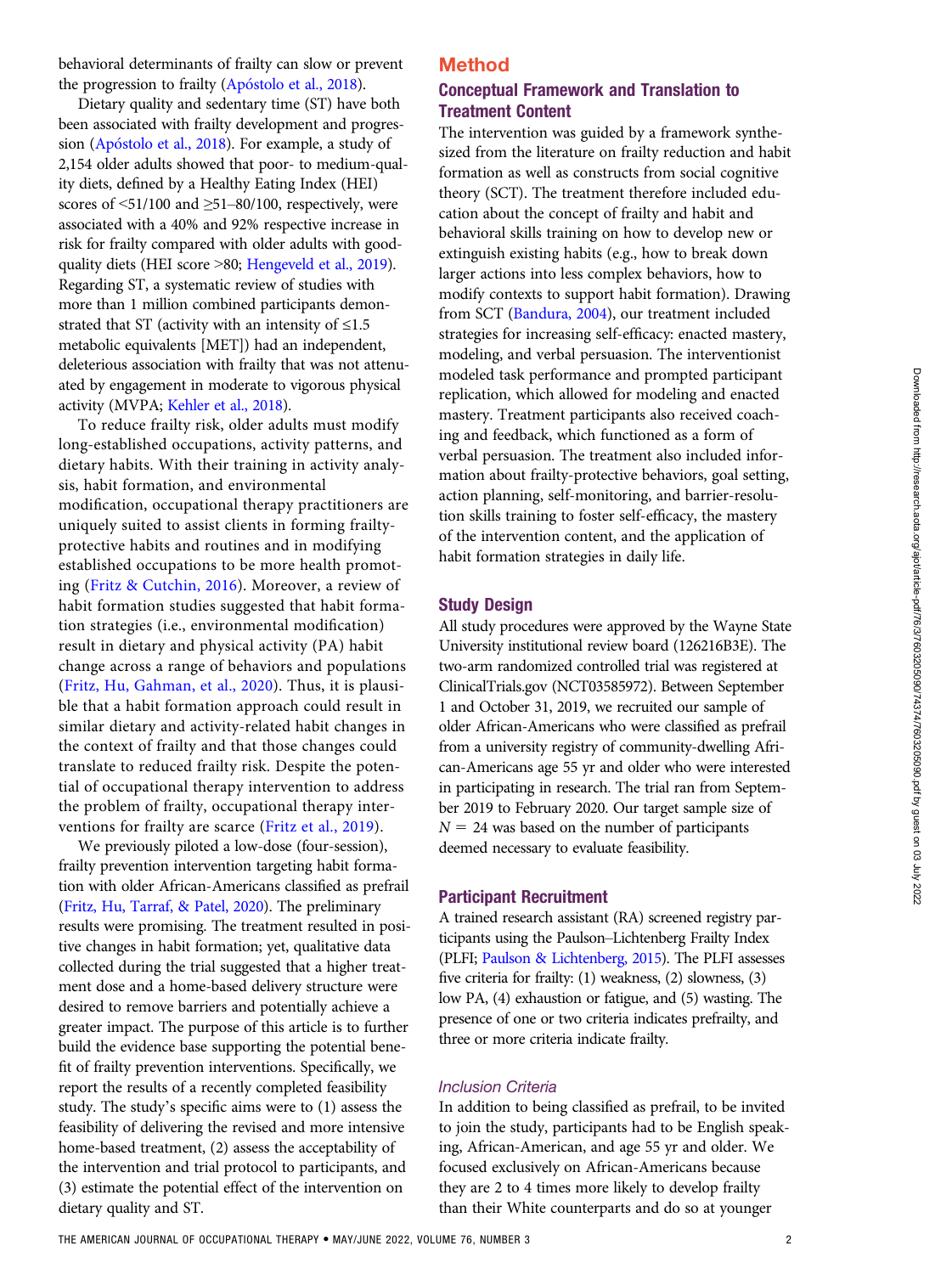ages [\(Hirsch et al., 2006\)](#page-9-0) and because they have been overwhelmingly excluded from frailty research.

#### Exclusion Criteria

We excluded people who self-reported a psychiatric disorder; had moderate or severe cognitive impairment; reported typical daily pain ratings of ≥7 on a 10-point Likert scale; used a wheelchair for mobility; or received home care services, occupational or physical therapy, or dialysis. We also excluded people enrolled in another health promotion program focused on PA, ST, or diet. Finally, we excluded those with baseline HEI scores of ≥85/100 because their diet would already be very close to ideal (mean U.S. population score  $=$  59). Study randomization was implemented in REDCap, a secure data management software [\(Harris et al., 2009](#page-9-0)), using block randomization of blocks of two, four, or six. Randomization was carried out by a coordinator not involved in other study activities. Data collectors were blinded to arm assignment.

#### **Procedures**

#### Control Condition

We mailed 12 weekly newsletters covering a range of healthy aging topics to control group participants. With the exception of one newsletter covering general dietary guidelines for adults, the information provided did not overlap with treatment content. After each mailing, a trained RA called participants to discuss the materials.

#### Habit Formation Treatment Condition

The 12-wk intervention was delivered to each participant by one interventionist, an occupational therapist who received 18 hr of training to deliver the intervention. Treatment was delivered through 12 face-to-face, home-based sessions. Session 1 focused on welcoming the participant to the program and delivering educational content about prefrailty, frailty protective behaviors, and the concept of habit formation. Session 2 focused on pain; its management; and the relationship among pain, ST, and activity. Sessions 3–11 included weekly habit formation treatment focused on reducing ST, increasing PA (through exercise, enjoyable daily occupations, and leisure interests), and modifying dietary patterns. A closing session occurred in Week 12 and was designed to review participants' progress with their goals, create maintenance plans, and provide treatment closure.

To optimize habit formation, the interventionist engaged participants in a conversation about their daily routines and occupations to assist participants in selecting low-complexity behaviors that could be performed daily or nearly every day, that did not require additional resources or materials to implement, and that could be integrated into the existing structure and flow of everyday activities. Activity analysis was used to break down complex behaviors (e.g., exercise) into

component parts (e.g., putting on tennis shoes). Thus, the behavior that was most likely to result in initiation of the more complex activity was the focus of the habit formation plan.

After the participant and interventionist identified a target behavior, they worked together to create and document a habit formation plan, which included (1) identifying the target behavior, (2) linking a recurring situation to the behavioral performance (e.g., after a shower, before dinner), and (3) identifying an environmental modification that could prompt or support behavioral engagement. The plan also included identifying any potential barriers to plan implementation and ways to resolve them. Each week, the interventionist evaluated participants' progress with their habit plans.

## Fidelity Tracking

Session-specific worksheets were used by the interventionist to document session content, dose, and any protocol deviations. The primary investigator (PI, or first author) also observed and scored three treatment sessions during the study to ensure that all treatment components were delivered as intended (e.g., that the interventionist guided the participant through goal setting). The PI and interventionist debriefed each other after each fidelity check. The interventionist also completed weekly logs that included the habit plan and environmental modification proposed for each participant. The study coordinator monitored the fidelity of the control group phone calls through random observation of calls.

#### Outcomes and Measures

We followed Consolidated Standards of Reporting Trials (CONSORT) guidelines [\(Eldridge et al., 2016\)](#page-9-0) and collected multiple measures of trial feasibility, including recruitment and retention rates, session attendance, and intervention acceptability. Intervention acceptability was measured by the Client Satisfaction Questionnaire [\(Attkisson & Zwick, 1982\)](#page-9-0). Higher scores indicate higher satisfaction with the intervention (range  $=$ 0–32). Feasibility criteria were set a priori at 80% for retention (including attrition resulting from death and hospitalization), 80% for session engagement, 50% for participant recruitment, and a score of 29 for intervention acceptability.

## Primary Outcomes (Measured at Week 0 and 1 Week Postintervention)

ST was measured via the activPAL wireless activity tracker (PAL Technologies, Glasgow, Scotland; [Lyden](#page-9-0) [et al., 2017\)](#page-9-0); activPAL is a validated triaxial accelerometer with a commercialized program to calculate minutes of activity. Evidence suggests that more frequent and longer bouts of ST are associated with frailty and poor health [\(Kehler & Theou, 2019\)](#page-9-0). Because ST bouts are most commonly measured in 30- or 60-min increments [\(Kehler & Theou, 2019\)](#page-9-0), we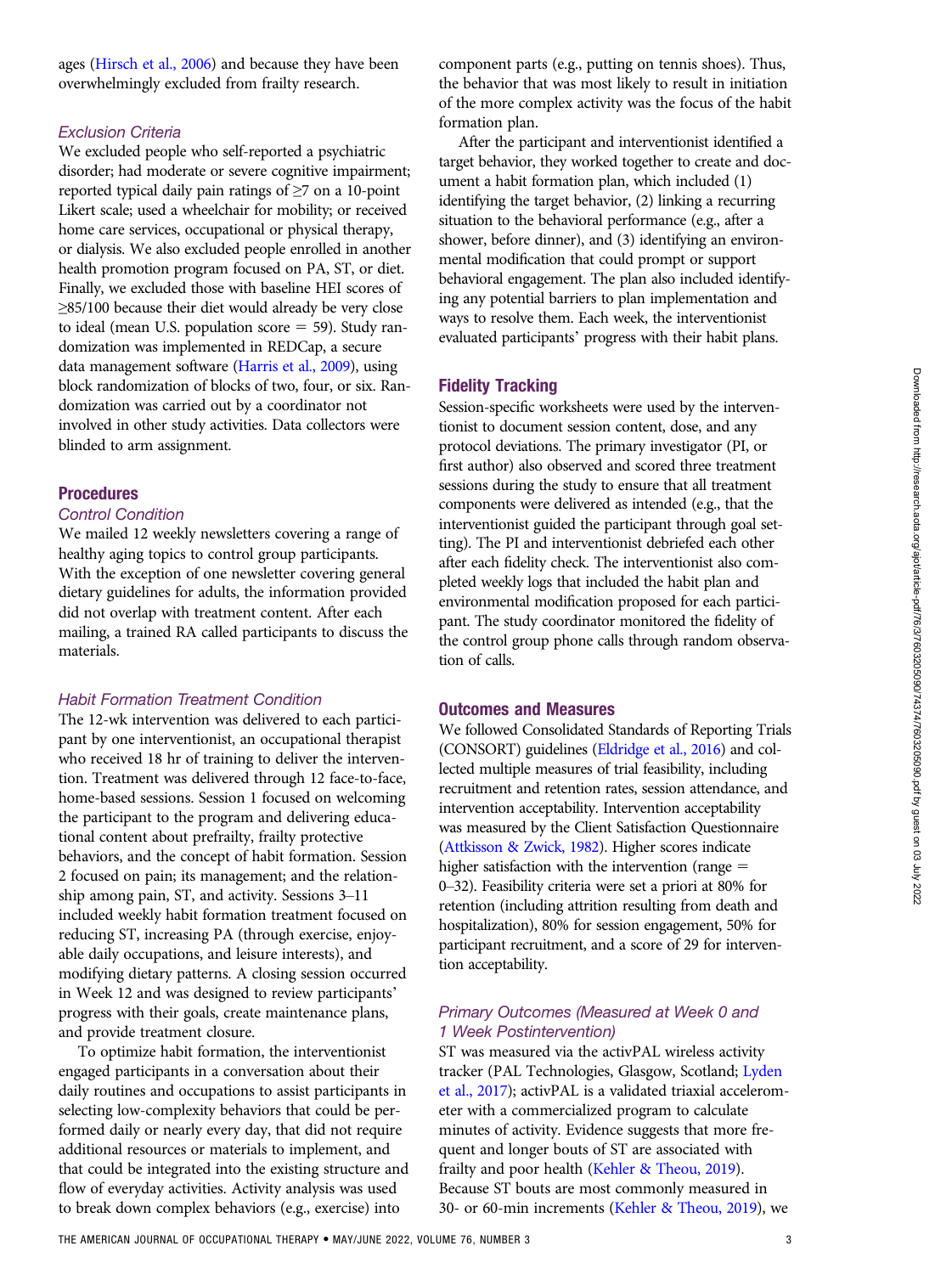used the activPAL software to calculate mean minutes of total ST (minutes per day), sum of 30-min ST bouts, and sum of 60-min ST bouts as well as the number of 30-min ST bouts and 60-min ST bouts per day. Participants wore the activPAL device on their thigh for 7 days to collect data on sedentary behaviors during their waking hours. Dietary quality was measured using the HEI and was operationalized as the total HEI score generated from the National Cancer Institute's Automated Self-Administered 24-hr (ASA24; [Ma et al., 2009](#page-9-0)) dietary assessment tool. Because multiple recalls increase data quality, and because quality is higher when the recall is completed with the assistance of a RA [\(Ma et al., 2009](#page-9-0)), RAs were trained by the PI to complete the ASA24 with participants on 2 nonconsecutive days. Training consisted of 4 to 6 hr of didactic education. The RAs then completed one self-diary in the system based on their own daily dietary intake followed by completing 2 days of data entry based on the PI's 24-hr dietary intake.

## Secondary Outcomes (Measured at Week 0 and 1 Week Postintervention)

Prefrailty status was measured using the Cardiovascular Health Study frailty criteria [\(Fried et al., 2001\)](#page-9-0), a composite index consisting of the following components: (1) self-reported weight maintenance; (2) walking speed (the mean time of two trials for the time taken to walk 15 ft reported in seconds); (3) grip strength (mean score of grip strength reported in pounds of three trials on the dominant hand using a calibrated Jamar dynamometer); (4) exhaustion, measured as a response of all of the time or most of the time to two items ("I felt that everything I did was an effort in the last week," and "I could not get going in the last week") reported on a 4-point Likert scale; and (5) total kilocalories of energy expended over a 7-day period, measured via the Community Healthy Activities Model Program for Seniors (CHAMPS) questionnaire [\(Stewart et al., 2001\)](#page-10-0).

We measured minutes per week of MVPA using CHAMPS and the activPAL device. MVPA was determined from activPAL by selecting all activity with an intensity of 3 MET. Physical function was measured via the Short Physical Performance Battery [\(Guralnik et al.,](#page-9-0) [1994](#page-9-0)) subtests for lower extremity strength and balance. Depressive symptoms were measured using the Geriatric Depression Scale (GDS; [Kieffer & Reese, 2002\)](#page-9-0). Participant anthropometry included waist circumference (in inches) measured by a girthometer (Gulick II tape measure; Country Technology, Inc., Gays Mills, WI), height (in centimeters) by a stadiometer, and weight (in pounds) by medical scales. Body mass index (BMI) was also calculated on the basis of anthropometry data. Quality of life was measured using the 26-item validated World Health Organization Quality of Life, Short Form (WHOQOL–BREF; [Skevington et al.,](#page-10-0) [2004](#page-10-0)). Reductions in ST and increases in MVPA could lead to improvements in physical functioning. Those

improvements could affect occupational performance. Therefore, we chose to assess changes in occupational performance using the Canadian Occupational Performance Measure (COPM; [Law et al., 2014;](#page-9-0) treatment group only).

## Mechanisms of Behavior Change (Treatment Group Only)

Changes in habit formation are hypothesized to lead to improved MVPA, reduced ST, and improved diet. Habit formation was measured every 2 wk from Sessions 3 to 11 using the validated, four-item Self-Report Behavioral Automaticity Index (SRBAI; [Gardner et al.,](#page-9-0) [2012](#page-9-0)). The SRBAI measures perceptions of behavioral automaticity for an identified behavior.

#### Descriptive Variables (Measured at Week 0)

To characterize our sample, we collected data on age, typical daily pain rating, gender, education level, work status, household income, and comorbidity (i.e., the number of comorbid conditions).

#### Data Analysis

Feasibility outcomes, such as recruitment, retention, and attendance data, were analyzed using descriptive statistics. We tested differences in baseline characteristics between groups using independent t tests or  $\chi^2$ and Fisher's exact tests to ensure that the randomization process worked. For the primary and secondary outcomes, effect sizes of pre- and posttest changes of each group were estimated by paired  $t$  tests. Effect sizes were represented by Cohen's d, where 0.2 indicates small, 0.5 indicates moderate, and 0.8 indicates large effects ([Fritz et al., 2012\)](#page-9-0). Regarding mechanisms of behavior change, pre- and postintervention habit formation was tested by paired  $t$  tests or the Wilcoxon signed-rank test if the data were skewed. Because the focus of the study was to evaluate the feasibility of the treatment program (vs. determining efficacy), our target sample size was based on the number of participants that could feasibly be recruited and complete the 12-wk intervention during the 6-mo study period. All statistical analyses were conducted with IBM SPSS Statistics (Version 26.0). The criterion for significance is at the probability level of .05 for all tests.

## **Results**

Participants in this study were all women, with a mean age of 73.5 ( $SD = 10.0$ ), a typical daily pain mean rating of 2.6 ( $SD = 2.3$ ) out of 10, an average of 3.6 ( $SD = 2.0$ ) comorbidities, and a depressive symptom mean score of 1.8 ( $SD = 1.8$ ; range = 0–15). The randomization was successful. No between-group differences were found among baseline characteristics between treatment and control groups ([Table 1\)](#page-4-0).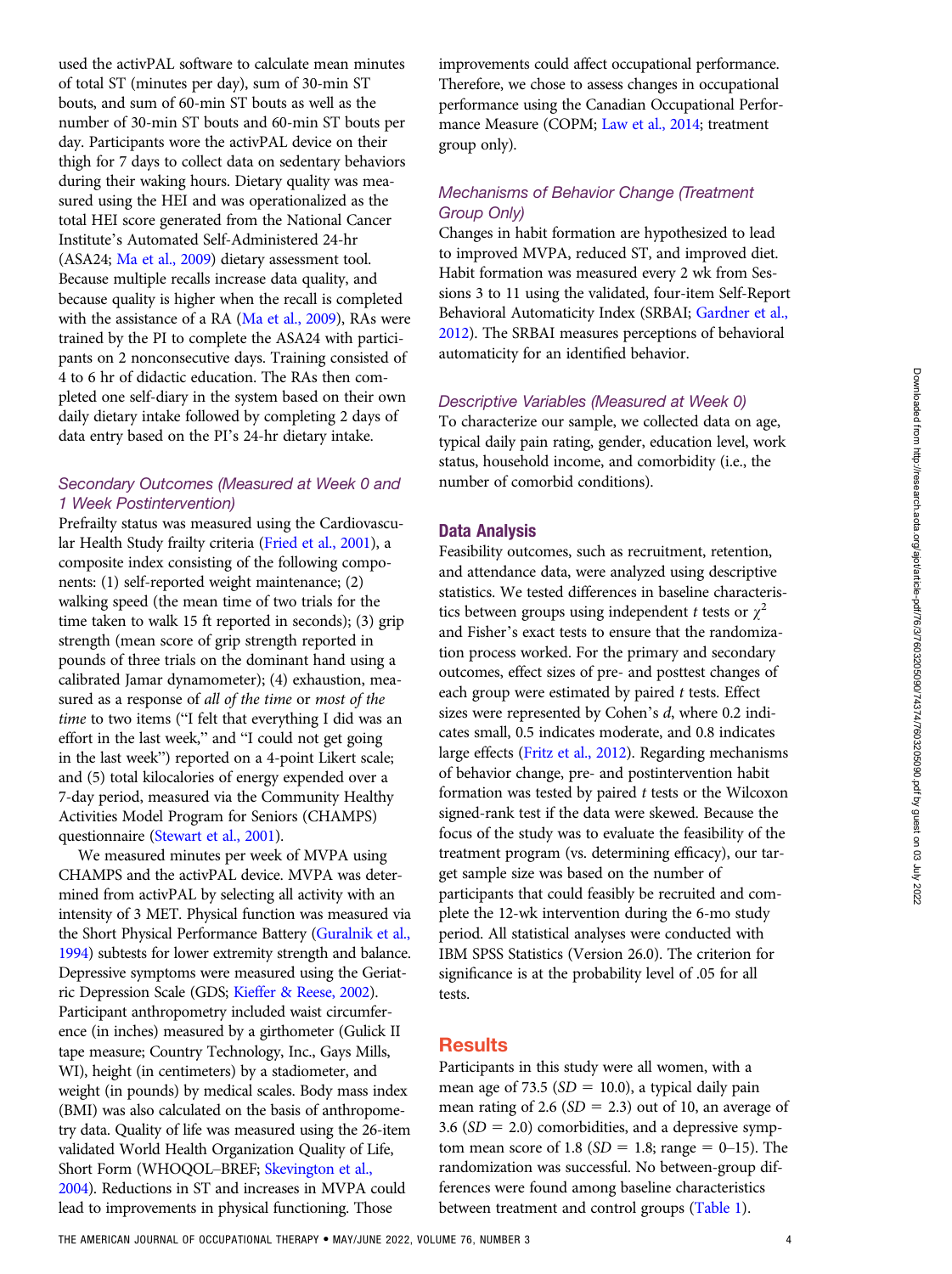## **Feasibility**

The overall recruitment rate was 69.8%. Reasons for not participating in the study are presented in [Figure](#page-5-0) [1](#page-5-0). We retained 95.2% of participants through the end of the study. The treatment group session attendance rate was 98.1%; only 1 participant missed two sessions because of scheduling issues. The interventionist spent an average of 45.7 min ( $SD = 10.3$ ) in each treatment session. The control group session attendance rate was 88.6%, with an average session time of 7.4 min  $SD =$ 9.5); control participants missed sessions because of health issues ( $n = 8$ ) or because they were not available during the scheduled phone call ( $n = 7$ ). Both groups reported high intervention acceptability on the Client Satisfaction Questionnaire (treatment group,  $M = 30.3$ ,  $SD = 1.9$ ; control group,  $M = 28.0$ ,  $SD =$ 3.9). Our measurement battery was feasible to administer. However, we did have 1 participant throw away

<span id="page-4-0"></span>Table 1. Participant Demographic Characteristics

the activPAL sensor after she became convinced it contributed to her neck pain. Fidelity checks suggested that the study interventionist initially struggled to construct habit plans according to the stud protocol. Those challenges were identified early and remediated through additional training. The problem arose from the interventionist, a therapist with >25 yr of experience, defaulting to a clinical style of goals writing versus the structure set forth by the intervention protocol.

## Clinical and Behavioral Outcomes Primary Outcomes

Participants in both groups demonstrated an increase in ST at posttest, with the control group demonstrating a mean greater increase (>100%) in ST compared with the treatment group [\(Table 2](#page-6-0)).

|                                          |                  | $n$ (%)             |                      |
|------------------------------------------|------------------|---------------------|----------------------|
| <b>Characteristic</b>                    | Total $(N = 20)$ | Treatment $(n = 9)$ | Control ( $n = 11$ ) |
| Age, yr, M (SD)                          | 73.5 (10.0)      | 72.1 (12.4)         | 74.6 (8.1)           |
| Typical daily pain rating, M (SD)        | 2.6(2.3)         | 2.3(2.7)            | 2.8(2.1)             |
| No. of comorbidities, M (SD)             | 3.6(2.0)         | 3.7(2.3)            | 3.5(1.7)             |
| Depressive symptoms (GDS scores), M (SD) | 1.8(1.8)         | 2.3(2.5)            | 1.3(0.8)             |
| <b>Education level</b>                   |                  |                     |                      |
| High school graduate or GED              | 4(20)            | 3(33.3)             | 1(9.1)               |
| Some college or technical school         | 6(30)            | 1(11.1)             | 5(45.5)              |
| College graduate (bachelor's degree)     | 3(15)            | 1(11.1)             | 2(18.2)              |
| Graduate degree                          | 7(35)            | 4(44.4)             | 3(27.3)              |
| Work status <sup>a</sup>                 |                  |                     |                      |
| Working part time (<35 hr/wk)            | 3(15)            | 1(11.1)             | 2(18.2)              |
| Retired                                  | 16 (80)          | 7(77.8)             | 9(81.8)              |
| Not able to work because of disability   | 2(10)            | 2(22.2)             | 0(0)                 |
| Working without pay (e.g., caregiver)    | 1(5)             | 1(11.1)             | 0(0)                 |
| Income, \$                               |                  |                     |                      |
| Declined to answer                       | 4(20)            | 2(22.2)             | 2(18.2)              |
| $<$ 5,000                                | 1(5)             | 1(11.1)             | 0(0)                 |
| 5,000-9,999                              | 1(5)             | 1(11.1)             | 0(0)                 |
| 10,000-14,999                            | 0(0)             | 0(0)                | 0(0)                 |
| 15,000-19,999                            | 3(15)            | 2(22.2)             | 1(9.1)               |
| 20,000-29,999                            | 2(10)            | 1(11.1)             | 1(9.1)               |
| 30,000-39,999                            | 3(15)            | 1(11.1)             | 2(18.2)              |
| 40,000-49,999                            | 2(10)            | 1(11.1)             | 1(9.1)               |
| 50,000-59,999                            | 2(10)            | 0(0)                | 2(18.2)              |
| 60,000-69,999                            | 1(5)             | 0(0)                | 1(9.1)               |
| ≥70,000                                  | 1(5)             | 0(0)                | 1(9.1)               |

Note. No baseline characteristic differences were found between groups, as confirmed by the nonsignificant results of Fisher exact tests or independent *t* tests. GDS = Geriatric Depression Scale; GED = General Educational Development.

<sup>a</sup>Some participants selected two work status roles (e.g., retired and working part time); thus, totals may exceed the number of participants.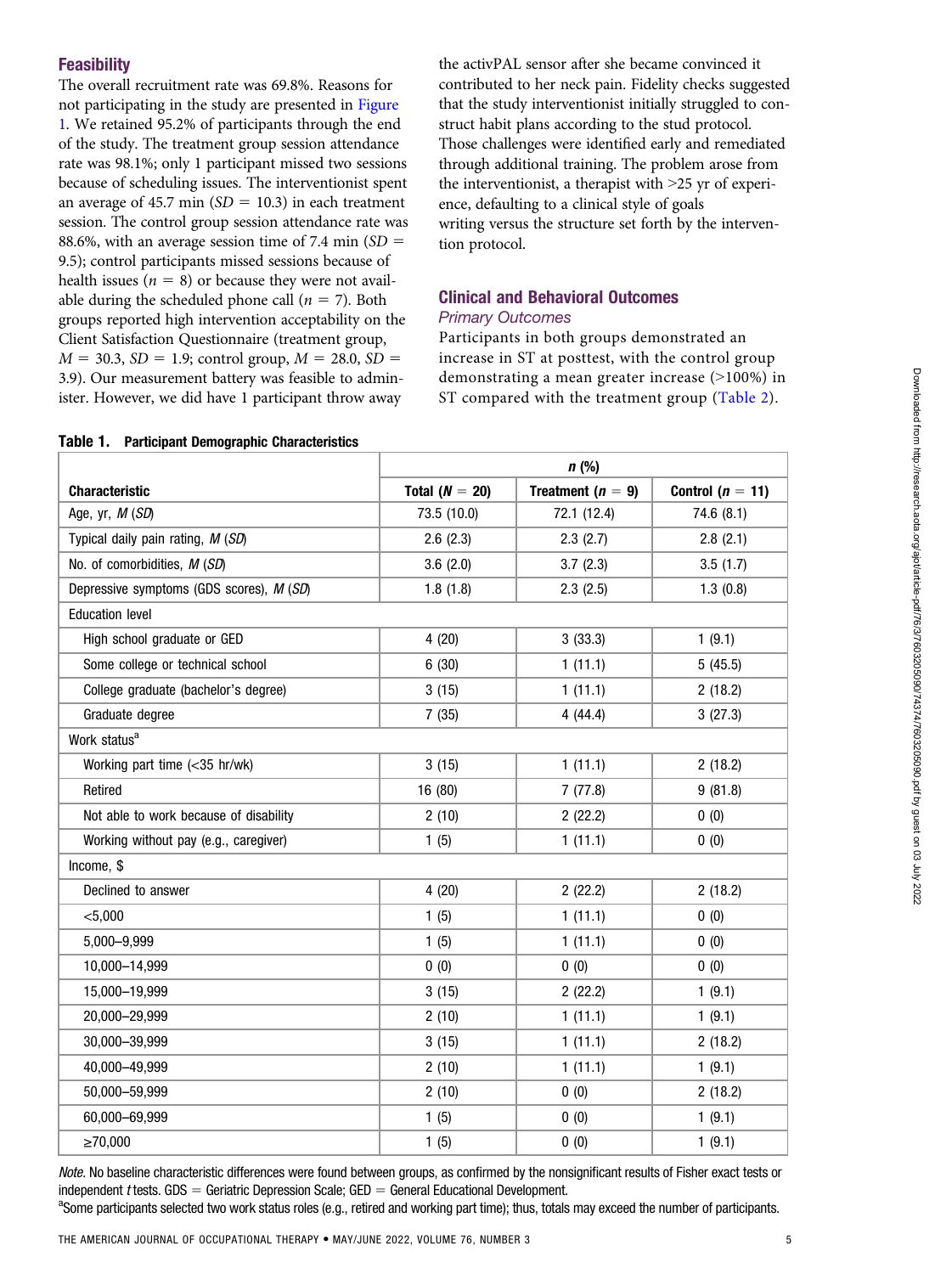#### <span id="page-5-0"></span>Figure 1. Participant flow diagram.



Treatment group participants decreased the number of 30-min bouts of ST by a mean of 0.4 counts per day (SD = 0.7,  $d = 0.3$ ) and the number of 60-min bouts by a mean of 0.1 ( $SD = 1.0$ ,  $d = 0.3$ ) at posttest. In contrast, the control group participants increased the number of 30- and 60-min bouts by a mean of 0.9 ( $SD = 1.1$ ,  $d = 0.9$ ) and 0.5 ( $SD = 0.9$ ,  $d = 0.6$ ) counts per day, respectively. Both groups demonstrated a small increase in dietary quality, as evidenced by an increased HEI score at posttest (treatment group,  $M = 2.5$ ,  $SD = 15.7, d = 0.2$ ; control group,  $M = 0.2, SD =$ 12.8,  $d = 0.0$ ).

## Secondary Outcomes

Both groups demonstrated reduced frailty risk. Treatment group participants demonstrated a mean reduction in risk of 0.5 ( $SD = 1.2$ ,  $d = 0.4$ ), whereas the control group demonstrated a mean reduction in risk of 0.1 ( $SD = 1.2$ ,  $d = 0.1$ ). On the basis of

CHAMPS scores, the treatment group increased their total minutes of MVPA ( $M = 291.7$ ,  $SD = 398.4$ ,  $d =$ 0.7). The activPAL-estimated MVPA minutes showed only a minimal increase ( $M = 1.7$ ,  $SD = 48.5$ ,  $d =$ 0.0). The control group demonstrated a decrease in both total CHAMPS- and activPAL-derived MVPA minutes ( $M = 68.2$ ,  $SD = 227.0$ ,  $d = 0.3$ , and  $M =$ 36.3,  $SD = 150.7$ ,  $d = 0.2$ , respectively). Both groups demonstrated reduced GDS scores (treatment,  $M =$ 1.6,  $SD = 1.8$ ,  $d = 0.9$ ; control,  $M = 0.4$ ,  $SD = 1.1$ ,  $d = 0.3$ ). Both groups showed small to no changes in physical function and anthropometry at posttest. For quality of life, control group participants showed a large decrease in the Social Relationships domain of the WHOQOL–BREF  $(M = 9.1, SD = 10.2, d = 0.9)$ , but no differences were found across other quality-oflife domains. For the COPM, treatment group participants showed large increases in both Performance  $(M = 0.6, SD = 0.6, d = 1.0)$  and Satisfaction  $(M = 1.6, S)$ 2.1,  $SD = 1.4$ ,  $d = 1.2$ ) scores.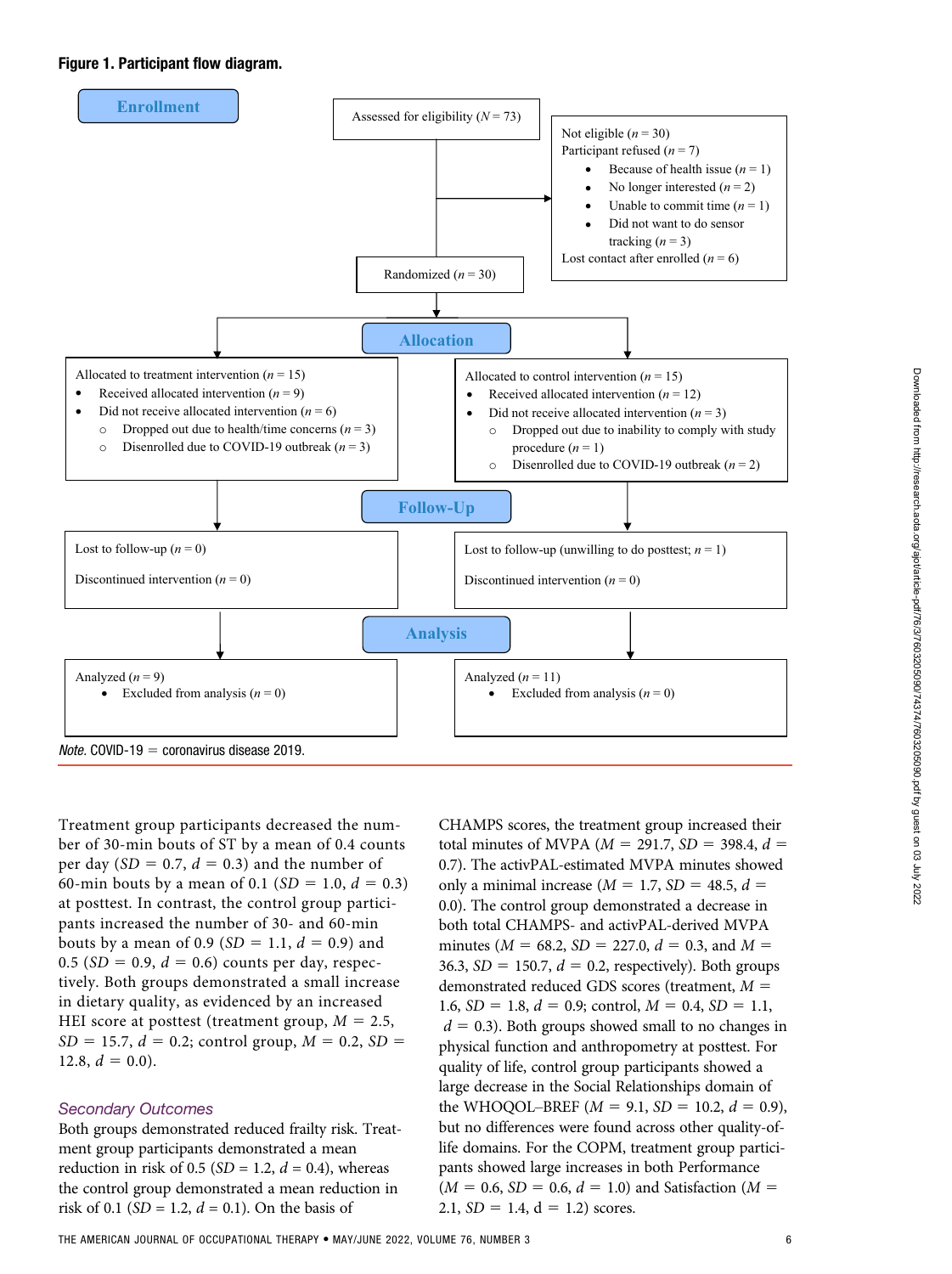<span id="page-6-0"></span>

| Effect Sizes of Pre- to Posttest Changes of Each Group for Primary and Secondary Outcomes<br>Table 2. |               |                           |                       |                  |               |               |                               |                  |
|-------------------------------------------------------------------------------------------------------|---------------|---------------------------|-----------------------|------------------|---------------|---------------|-------------------------------|------------------|
|                                                                                                       |               | Treatment                 |                       |                  |               | Control       |                               |                  |
|                                                                                                       |               | M (SD)                    | Paired t test         |                  | M (SD)        |               | Paired t test                 |                  |
| <b>Outcome Variable</b>                                                                               | Pretest       | Posttest                  | 95% CI                | Cohen's d        | Pretest       | Posttest      | 95% CI                        | Cohen's d        |
|                                                                                                       |               |                           | Primary Outcomes      |                  |               |               |                               |                  |
| ST (min/day)                                                                                          | 551.9 (128.1) | (129.7)<br>565.           | $[-101.9, 75.8]$      | $\overline{c}$   | 555.5 (166.4) | 582.3 (191.0) | $[-74.7, 15.8]$               | $\overline{0.4}$ |
| Sum of 30-min ST bouts (min/day)                                                                      | 288.4 (153.9) | 8(167.1)<br>306.          | $[-71.5, 34.6]$       | $0.\overline{3}$ | 261.4 (133.5) | 328.2 (165.6) | $[-120.2, -13.5]$             | 0.4              |
| Sum of 60-min ST bouts (min/day)                                                                      | 158.4 (160.7) | .8(158.5)<br>177.         | $[-79.9, 41.2]$       | $0.\overline{3}$ | 147.6 (96.0)  | 199.6 (146.6) | $[-112.4, 8.5]$               | 0.6              |
| No. of 30-min ST bouts (count/day)                                                                    | 4.4 (1.6)     | 4.0(1.3)                  | $[-0.2, 1.0]$         | 0.5              | 3.7(2.2)      | 4.6 (2.3)     | $[-1.7, -0.1]$                | $\frac{8}{1}$    |
| No. of 60-min ST bouts (count/day)                                                                    | 1.3(1.5)      | 1.1(1.1)                  | $[-0.7, 1.0]$         | $-5$             | (0.9, 0.7)    | 1.4(1.3)      | $[-1.2, 0.1]$                 | 0.6              |
| Dietary quality (HEI)                                                                                 | 44.4 (17.4)   | 9(14.3)<br>\$             | $[-14.6, 9.6]$        | 0.2              | 46.7 (11.9)   | 46.9 (7.5)    | $[-8.8, 8.4]$                 | $\overline{0}$   |
|                                                                                                       |               |                           | Secondary Outcomes    |                  |               |               |                               |                  |
| (Fried et al.'s, 2001, criteria)<br>Prefrailty status                                                 | (1.9(1.5)     | (1.4)                     | $[-0.5, 1.5]$         | $-0.4$           | 0.9(1.0)      | (0.9, 0.7)    | $[-0.7, 0.9]$                 | $-0.1$           |
| Duration of PA (min/wk)                                                                               |               |                           |                       |                  |               |               |                               |                  |
| CHAMPS, all PA                                                                                        | 505.0 (579.4) | 841.7 (556.7)             | $[-1,275.8, 1,825.8]$ | 0.4              | 538.6 (497.4) | 501.8 (216.8) | $[-580.0, 2, 127.3]$          | $\overline{a}$   |
| CHAMPS, moderate-vigorous PA                                                                          | 36.7 (77.6)   | .3(384.7)<br>328.         | $[-3, 105.7, 373.8]$  | 0.7              | 152.7 (236.7) | 84.6 (83.6)   | $[-440.0, 1, 142.2]$          | 0.3              |
| activPAL, moderate-vigorous PA                                                                        | 233.9 (157.5) | 5(136.8)<br>235.          | $[-43.2, 46.6]$       | $\overline{0}$ . | 247.4 (151.8) | 211.2 (144.4) | $[-144.1, 71.5]$              | $\frac{2}{3}$    |
| Physical function (SPPB)                                                                              |               |                           |                       |                  |               |               |                               |                  |
| Total                                                                                                 | 6.8(2.8)      | .6(2.2)<br>$\overline{ }$ | $[-2.4, 0.6]$         | $0.\overline{6}$ | 7.1 (2.4)     | 7.3 (2.5)     | $[-1.2, 0.9]$                 | $\overline{c}$   |
| <b>Balance</b>                                                                                        | 3.0(1.4)      | 3.1(0.9)                  | $[-0.8, 0.6]$         | 0.2              | 3.0(1.3)      | 3.3(1.5)      | $[-0.8, 0.4]$                 | 0.2              |
| Gait                                                                                                  | 2.3(1.2)      | (1.1)<br>N                | $[-1.4, 0.1]$         | 0.7              | 2.3(0.8)      | 2.5(1.0)      | $[-0.4, 0.4]$                 | $\overline{0}$   |
| Chair stand                                                                                           | 1.8(1.4)      | .6(1.1)                   | $[-0.7, 0.7]$         | $\overline{0}$ . | 1.3(0.7)      | 1.4(1.3)      | $[-0.5, 0.5]$                 | $\overline{0}$ . |
| Depressive symptoms (GDS)                                                                             | 2.3(2.5)      | 3.9(4.2)                  | $[-2.9, -0.2]$        | $\overline{0}$ . | 1.3(0.8)      | 1.6(1.4)      | $[-1.1, 0.4]$                 | $\overline{0}$   |
| Waist circumference (in.)                                                                             | 40.8 (6.2)    | 40.1 (4.5)                | $[-1.5, 2.8]$         | $-0.3$           | 39.7 (4.8)    | 40.0 (4.4)    | $[-1.2, 0.7]$                 | 0.2              |
| Weight (lb)                                                                                           | 172.0(34.3)   | .5(32.3)<br>172           | $[-5.9, 4.9]$         | $\overline{0}$   | 177.8(37.7)   | 179.5(35.1)   | $2.5\overline{)}$<br>$[-5.9,$ | 0.3              |
|                                                                                                       |               |                           |                       |                  |               |               |                               | (Continued)      |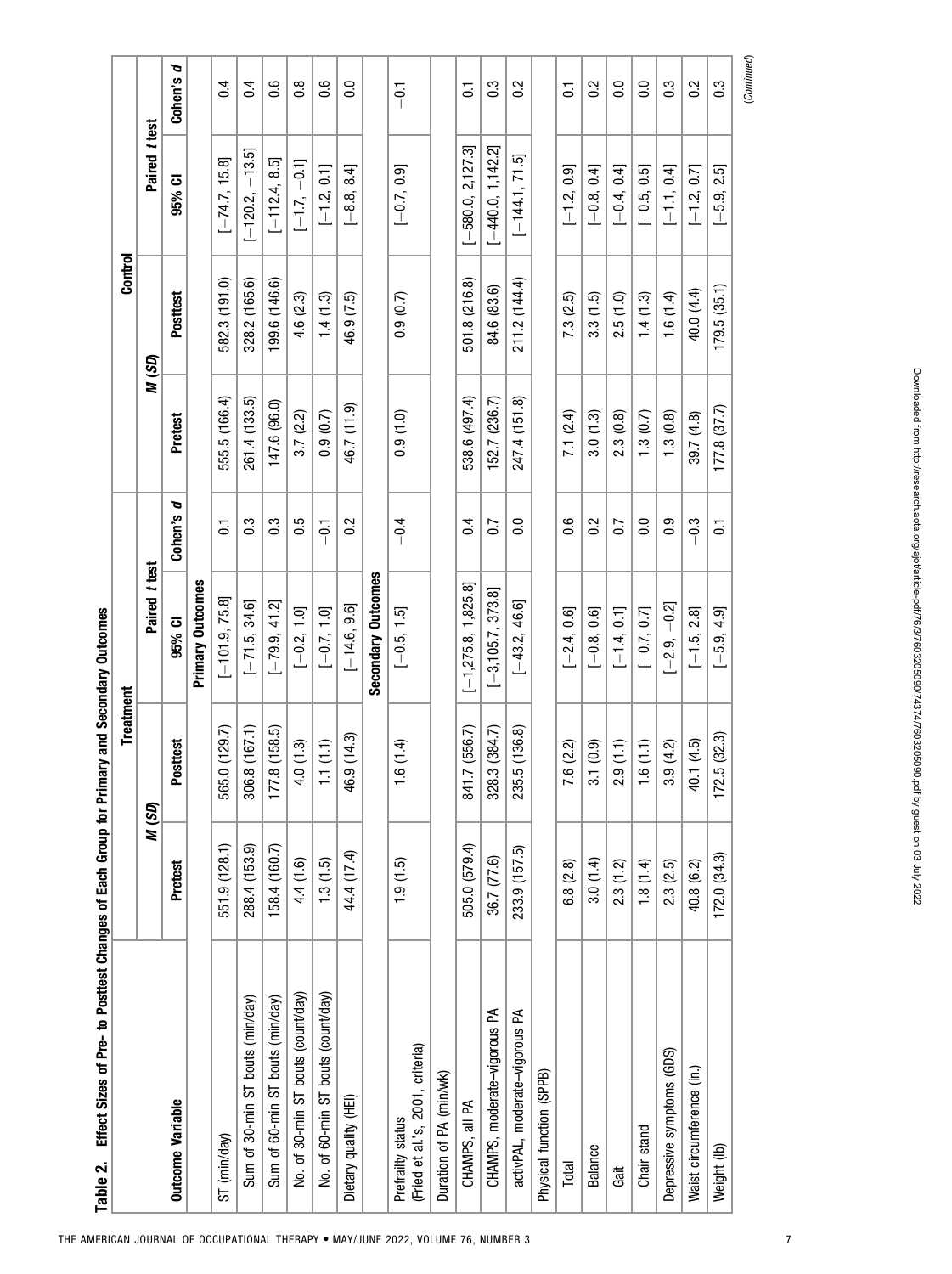| )<br>;<br>;   |
|---------------|
| I             |
| $\bf{1}$      |
|               |
|               |
|               |
| $\vdots$      |
| <br> <br>     |
| $\vdots$<br>i |
| i<br>,<br>I   |

|                                                                                                                                                                                                               |             | Treatment           |                               |                         |                | Control     |               |                  |
|---------------------------------------------------------------------------------------------------------------------------------------------------------------------------------------------------------------|-------------|---------------------|-------------------------------|-------------------------|----------------|-------------|---------------|------------------|
|                                                                                                                                                                                                               | M (SD)      |                     | Paired t test                 |                         |                | M (SD)      | Paired t test |                  |
| <b>Outcome Variable</b>                                                                                                                                                                                       | Pretest     | Posttest            | 95% CI                        | Cohen's d               | <b>Pretest</b> | Posttest    | 95% CI        | Cohen's d        |
| Body mass index                                                                                                                                                                                               | 29.9 (5.5)  | 0.0(5.4)<br>8       | $[-1.0, 0.8]$                 | $\overline{0}$          | 30.8 (6.4)     | 30.6 (6.0)  | $[-1.6, 2.1]$ | $\overline{5}$   |
| Quality of life (WHOQOL-BREF)                                                                                                                                                                                 |             |                     |                               |                         |                |             |               |                  |
| Physical                                                                                                                                                                                                      | 78.1 (18.5) | 78.6 (16.6)         | $[-8.0, 7.1]$                 | $\overline{C}$          | 72.7(12.5)     | 73.1 (15.8) | $[-7.1, 6.4]$ | $\overline{0}$ . |
| Psychological                                                                                                                                                                                                 | 72.2 (14.9) | 74.1 (20.0)         | $[-12.2, 8.5]$                | $\overline{\textsf{o}}$ | 83.3 (8.9)     | 81.1 (8.2)  | $[-1.6, 6.1]$ | $-0.4$           |
| Social Relationships                                                                                                                                                                                          | 63.9 (15.6) | 63.9 (22.1)         | $[-12.0, 12.0]$               | $\overline{0}$ .0       | 82.6 (8.7)     | 73.5(14.4)  | [2.3, 15.9]   | $-0.9$           |
| Environment                                                                                                                                                                                                   | 73.6 (19.1) | 72.6 (23.8)         | $[-6.6, 8.6]$                 | $-5$                    | 79.8 (11.6)    | 83.0 (9.9)  | $[-8.3, 2.0]$ | 0.4              |
| COPM $(n = 6)^a$                                                                                                                                                                                              |             |                     |                               |                         |                |             |               |                  |
| Performance                                                                                                                                                                                                   | 4.6 (2.0)   | .3(2.3)<br>ιó.      | [0.1, 1.0]                    | $\frac{0}{1}$           |                |             |               |                  |
| Satisfaction                                                                                                                                                                                                  | 3.6(2.4)    | 5.7(2.8)            | [0.5, 2.9]                    | $\frac{2}{1}$           |                |             |               |                  |
|                                                                                                                                                                                                               |             |                     | Mechanisms of Behavior Change |                         |                |             |               |                  |
| ெ<br>$SBBA$ $(n =$                                                                                                                                                                                            |             |                     |                               |                         |                |             |               |                  |
| 89)<br>$\parallel$<br>Total $(N'$                                                                                                                                                                             | 1.86(0.87)  | 69 (1.24)<br>4.     | [1.2, 3.0]                    | $\ddot{0}$              |                |             |               |                  |
| $= 12$<br>Week 3 $(n'$                                                                                                                                                                                        | 1.94 (0.88) | .06(1.33)<br>4.     | [2.4, 4.0]                    | 2.6                     |                |             |               |                  |
| <u>ମ</u><br>$\label{eq:1} \left\  \right\ $<br>Week 4 $(n'$                                                                                                                                                   | 1.44(0.59)  | .67(1.10)<br>4.     | [2.2, 3.2]                    | 3.2                     |                |             |               |                  |
| $\overline{12}$<br>$\label{eq:1} \parallel$<br>Week $6(n'$                                                                                                                                                    | 1.90(0.83)  | .60 (0.66)<br>4     | [2.1, 3.6]                    | 2.6                     |                |             |               |                  |
| $= 10$<br>Week 7 $(n'$                                                                                                                                                                                        | 1.85(0.82)  | 70 (1.26)<br>4      | [2.3, 4.2]                    | 2.3                     |                |             |               |                  |
| $= 11$<br>Week $8(n'$                                                                                                                                                                                         | 1.25(0.39)  | 52 (1.58)<br>4      | [1.5, 4.0]                    | $\frac{6}{1}$           |                |             |               |                  |
| Week 9 $(n' = 10)$                                                                                                                                                                                            | 2.45 (1.30) | 20 (0.62)<br>.<br>م | [1.6, 3.9]                    | $\frac{5}{1}$           |                |             |               |                  |
| Week 10 $(n' = 12)$                                                                                                                                                                                           | 1.85 (0.82) | 60 (1.55)<br>4.     | [1.6, 4.4]                    | $\frac{5}{1}$           |                |             |               |                  |
| Week 11 $(n' = 10)$                                                                                                                                                                                           | 2.33 (0.69) | 5.30(1.41)          | [1.2, 3.0]                    | $\frac{5}{1}$           |                |             |               |                  |
| Note. No habits were formed in Week 2, 5, or 12. CHAMPS = Community Healthy Activities Model Program for Seniors; Cl = confidence interval; CDPM = Canadian Occupational Performance Measure; GDS = Geriatric |             |                     |                               |                         |                |             |               |                  |

 Short Physical Performance Battery; physical activity; SPPB  $=$  Healthy Eating Index;  $n' =$  habit number (each number reflects the habit developed during each week of the intervention); PA World Health Organization Quality of Life, Short Form. sedentary time; WHOQOL–BREF Self-Report Behavioral Automaticity Index; ST <sup>a</sup>Treatment group only. aTreatment group only. Depression Scale; HEI SRBAI

Downloaded from http://research.aota.org/ajot/article-pdf/76/3/7603205090/74374/7603205090.pdf by guest on 03 July 2022 Downloaded from http://research.aota.org/ajot/article-pdf/76/3/7603205090/74374/7603205090.pdf by guest on 03 July 2022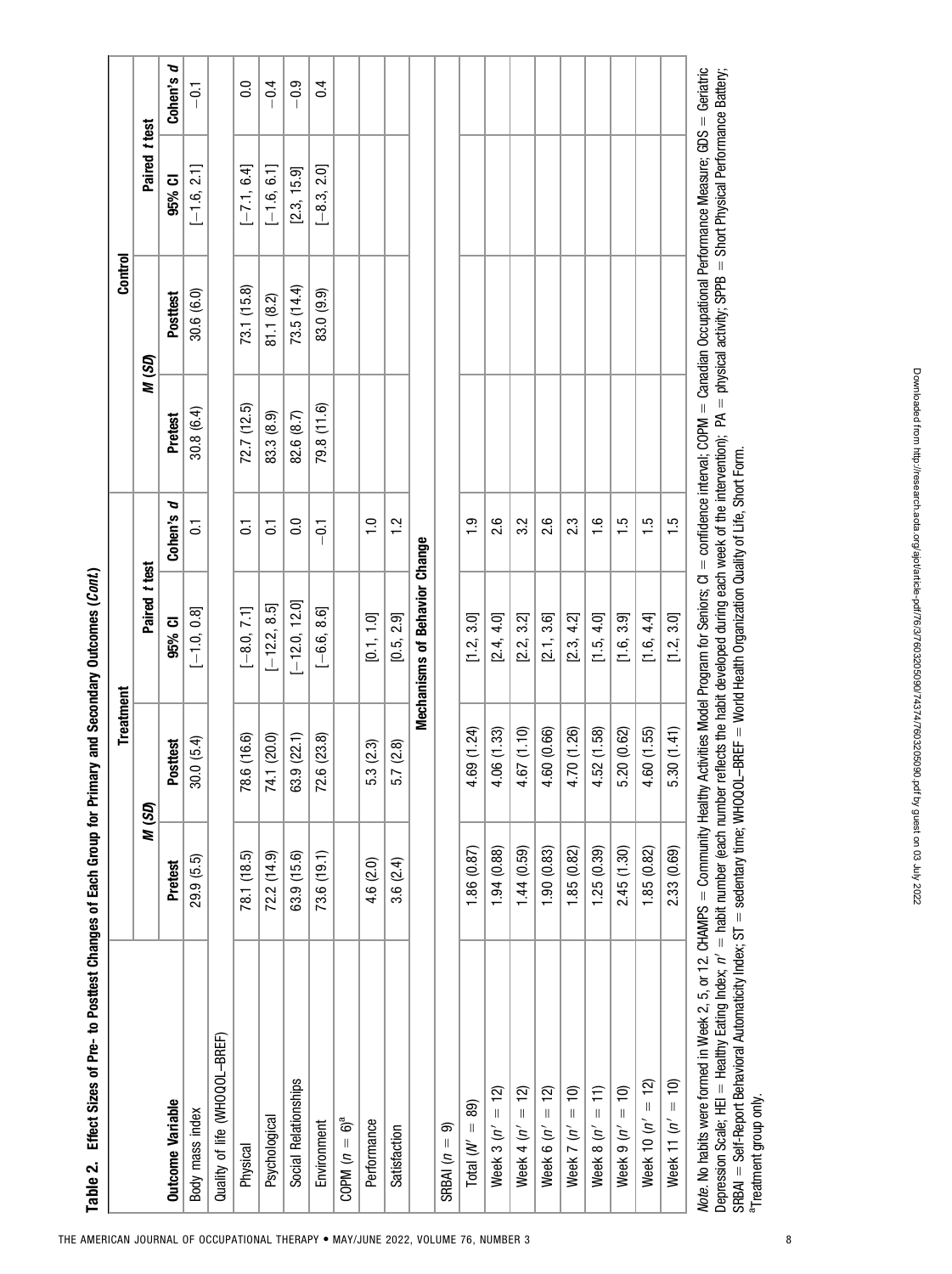#### Mechanisms of Behavior Change

Treatment group participants demonstrated total and weekly SRBAI scores with moderate to large effect sizes (see [Table 2](#page-6-0)).

## **Discussion**

We evaluated the feasibility of a 12-wk occupational therapist–delivered frailty prevention program. Our data suggest that the program was feasible to implement and acceptable to participants. It is notable that we experienced high retention rates despite the 12-wk length of treatment. We attribute the high retention rates, in part, to our decision to offer home-based treatment. Because many experienced transportation barriers, offering in-home treatment likely reduced a considerable barrier to intervention participation. Although our control condition retention rates were also high, the acceptability score was below our targeted threshold. Control condition participants received weekly contact, but they received a much smaller dose, and the interactions were over the phone. These data suggest that our control condition was not designed to sufficiently control for differences in attention; a future study should better mirror the processes and structures of the treatment condition and include weekly in-person visits of a more similar duration for control condition participants.

We found that the interventionist initially struggled with constructing habit plans according to the protocol despite demonstrating the ability to do so during mock sessions before intervention delivery. Our protocol specified that habit plans must be based on discrete behaviors that are linked to a well-defined and recurring situational cue (e.g., "When I pack my lunch for work, I will include one rice cake instead of a chocolate brownie"). We found that our interventionist initially defaulted to documenting the habit plan more similarly to how one might document a clinical goal (e.g., "participant will eat a rice cake 5 days per week") or occasionally helped a participant develop a habit of not doing something (the absence of action cannot be a habit). Our experience suggests the need for more robust training and ongoing fidelity checks in a larger trial to reduce protocol drift because therapists might default to their own goal-writing habits.

Although the goal of the study was not to assess efficacy, and although our sample size does not allow for meaningful inferences about efficacy, trends in our data are largely in the expected direction. A notable exception to this trend is our result that ST increased in both groups. The trial ran from September 2019 to February 2020 and thus ran through the holiday season, which was not ideal. People are less active during the winter months, especially older adults, and especially in colder climates such as where the study was located [\(Chan & Ryan, 2009](#page-9-0)). For example, one study conducted among 580 middle-age adults found that winter weather accounted for a reduction in PA by 51

min per day in women and 16 min per day in men [\(Matthews et al., 2001](#page-10-0)). Considering the timing of our trial, the treatment may have had a protective effect by reducing the degree of increase in ST among treatment group participants.

In addition, because growing evidence suggests that the number and length of ST bouts may be more important to frailty prevention than total ST ([Kehler](#page-9-0) [& Theou, 2019](#page-9-0)), the reductions in the number of 30 and 60-min ST bouts in the treatment group are encouraging. The timing of the trial may also partially explain the less than anticipated change in HEI scores. It is possible that the mean change of only 2.5 points reflects the fact that although participants developed some healthy dietary habits, those efforts may have been overshadowed by high levels of holiday food consumption. Lastly, our data show large standard deviations among activPAL- and CHAMPS-measured MVPA outcomes. These findings could be explained by variable activity levels naturally occurring among our small sample and the presence of three outliers. A subsequent, larger sample trial is needed to better understand potential treatment effects.

## Limitations

Our study has several limitations. Our small sample was wholly composed of African-Americans recruited from a university research registry. Although registry members have no obligation to participate in research, the fact that they belong to the registry could indicate that they are different in important ways (e.g., motivation to change habits) from the general population. Because of our small and unique sample, our data should be interpreted with caution. We believe, however, that our data suggest the promise of a homebased, occupational therapist–delivered frailty prevention program.

# Implications for Occupational Therapy Practice

Our results suggest that it is feasible to deliver homebased intervention to attenuate frailty. Researchers and practitioners can contribute further to efforts to reduce frailty by

- Becoming familiar with frailty and frailty screening measures and integrating these measures into research or clinical practice to identify at-risk older adults and to evaluate their response to interventions.
- Informing older adults who are prefrail of the risks associated with frailty and the potential benefits of adopting frailty-protective behaviors.

## **Conclusion**

Our study suggests that a 12-wk occupational therapist–delivered frailty prevention program was feasible to deliver in the home setting and acceptable to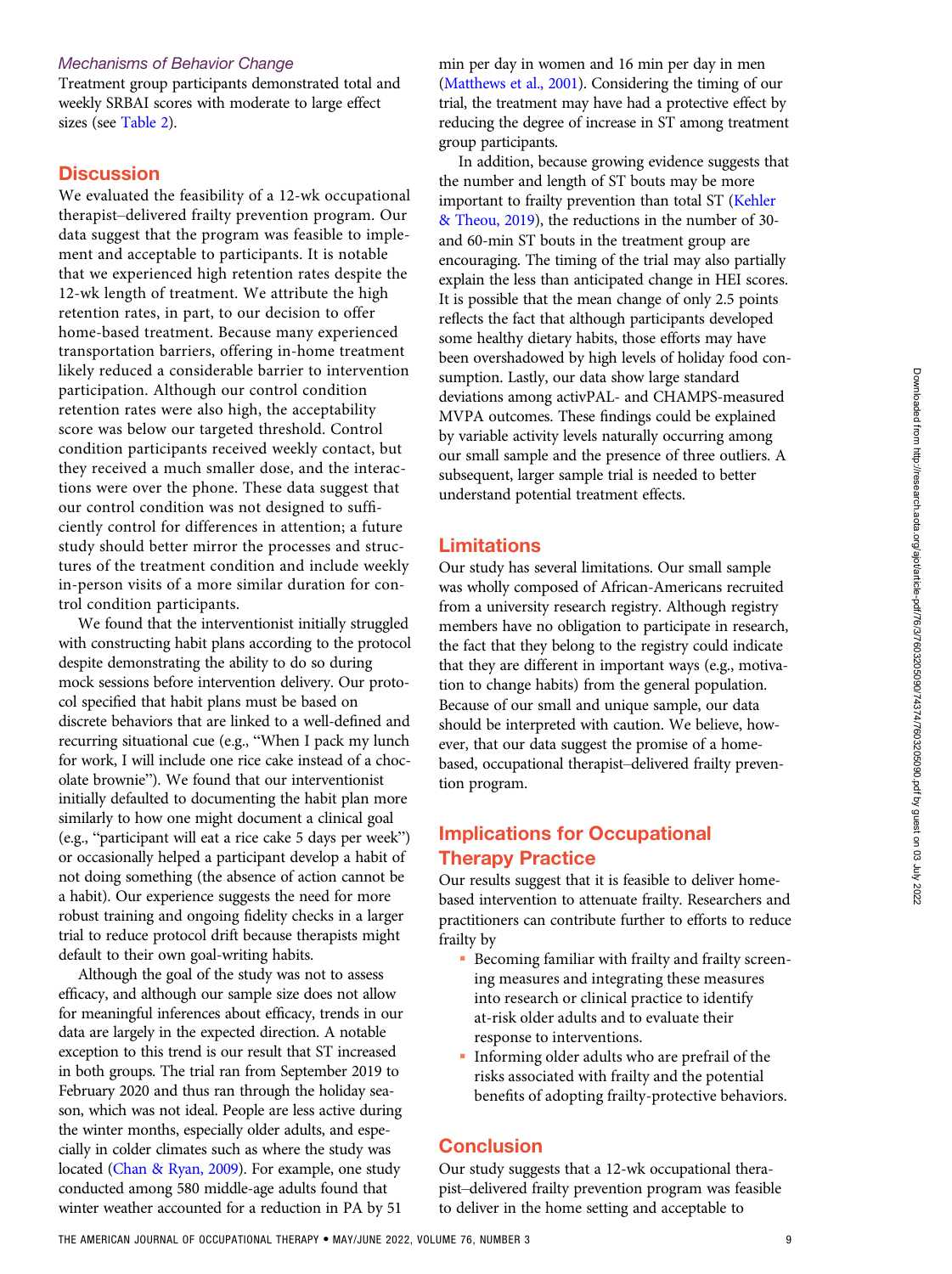<span id="page-9-0"></span>participants. Although a trial with a larger sample is needed to better understand potential treatment effects, our data suggest that a habit formation approach could be used to promote health and maintain function among prefrail older adults living in lowresource settings.  $\mathbf{\hat{a}}$ 

## Acknowledgments

This work was supported by the Michigan Health Endowment Fund (Grant R-1707-141644).

## **References**

- Apostolo, J., Cooke, R., Bobrowicz-Campos, E., Santana, S., Marcucci, M., Cano, A., . . . Holland, C. (2018). Effectiveness of interventions to prevent pre-frailty and frailty progression in older adults: A systematic review. JBI Database of Systematic Reviews and Implementation Reports, 16, 140–232. [https://doi.org/10.11124/](https://doi.org/10.11124/JBISRIR-2017-003382) [JBISRIR-2017-003382](https://doi.org/10.11124/JBISRIR-2017-003382)
- Attkisson, C. C., & Zwick, R., (1982). The Client Satisfaction Questionnaire: Psychometric properties and correlations with service utilization and psychotherapy outcome. Evaluation and Program Planning, 5, 233–237. [https://doi.org/10.1016/0149-7189\(82\)90074-X](https://doi.org/10.1016/0149-7189(82)90074-X)
- Bandeen-Roche, K., Seplaki, C. L., Huang, J., Buta, B., Kalyani, R. R., Varadhan, R., . . . Kasper, J. D. (2015). Frailty in older adults: A nationally representative profile in the United States. Journals of Gerontology, Series A: Biological Sciences and Medical Sciences, 70, 1427–1434. <https://doi.org/10.1093/gerona/glv133>
- Bandura, A. (2004). Health promotion by social cognitive means. Health Education and Behavior, 31, 143–164. [https://doi.org/10.1177/](https://doi.org/10.1177/1090198104263660) [1090198104263660](https://doi.org/10.1177/1090198104263660)
- Bergman, H., Ferrucci, L., Guralnik, J., Hogan, D. B., Hummel, S., Karunananthan, S., & Wolfson, C. (2007). Frailty: An emerging research and clinical paradigm—Issues and controversies. Journals of Gerontology, Series A: Biological Sciences and Medical Sciences, 62, 731–737. <https://doi.org/10.1093/gerona/62.7.731>
- Chan, C. B., & Ryan, D. A. (2009). Assessing the effects of weather conditions on physical activity participation using objective measures. International Journal of Environmental Research and Public Health, 6, 2639–2654. <https://doi.org/10.3390/ijerph6102639>
- Eldridge, S. M., Chan, C. L., Campbell, M. J., Bond, C. M., Hopewell, S., Thabane, L., & Lancaster, G. A.; PAFS Consensus Group. (2016). CONSORT 2010 statement: Extension to randomised pilot and feasibility trials. Pilot and Feasibility Studies, 2, 64. [https://doi.org/](https://doi.org/10.1186/s40814-016-0105-8) [10.1186/s40814-016-0105-8](https://doi.org/10.1186/s40814-016-0105-8)
- Fried, L. P., Tangen, C. M., Walston, J., Newman, A. B., Hirsch, C., Gottdiener, J., . . . McBurnie, M. A.; Cardiovascular Health Study Collaborative Research Group. (2001). Frailty in older adults: Evidence for a phenotype. Journals of Gerontology, Series A: Biological Sciences and Medical Sciences, 56, M146–M157. [https://doi.org/](https://doi.org/10.1093/gerona/56.3.M146) [10.1093/gerona/56.3.M146](https://doi.org/10.1093/gerona/56.3.M146)
- Fritz, C. O., Morris, P. E., & Richler, J. J. (2012). Effect size estimates: Current use, calculations, and interpretation. Journal of Experimental Psychology: General, 141, 2–18. <https://doi.org/10.1037/a0024338>
- Fritz, H., & Cutchin, M. P. (2016). Integrating the science of habit: Opportunities for occupational therapy. OTJR: Occupation, Participation and Health, 36, 92–98. [https://doi.org/10.1177/](https://doi.org/10.1177/1539449216643307) [1539449216643307](https://doi.org/10.1177/1539449216643307)
- Fritz, H., Hu, Y.-L., Gahman, K., Almacen, C., & Ottolini, J. (2020). Intervention to modify habits: A scoping review. OTJR: Occupation, Participation and Health, 40, 99–112. [https://doi.org/10.1177/](https://doi.org/10.1177/1539449219876877) [1539449219876877](https://doi.org/10.1177/1539449219876877)
- Fritz, H., Hu, Y.-L., Tarraf, W., & Patel, P. (2020). Feasibility of a habit formation intervention to delay frailty progression among older African Americans: A pilot study. Gerontologist, 60, 1353–1363. <https://doi.org/10.1093/geront/gnz143>
- Fritz, H., Seidarabi, S., Barbour, R., & Vonbehren, A. (2019). Occupational therapy intervention to improve outcomes among frail older adults: A scoping review. American Journal of Occupational Therapy, 73, 7303205130. <https://doi.org/10.5014/ajot.2019.030585>
- Gardner, B., Abraham, C., Lally, P., & de Bruijn, G. J. (2012). Towards parsimony in habit measurement: Testing the convergent and predictive validity of an automaticity subscale of the Self-Report Habit Index. International Journal of Behavioral Nutrition and Physical Activity, 9, 102. [https://doi.org/10.1186/](https://doi.org/10.1186/1479-5868-9-102) [1479-5868-9-102](https://doi.org/10.1186/1479-5868-9-102)
- Guralnik, J. M., Simonsick, E. M., Ferrucci, L., Glynn, R. J., Berkman, L. F., Blazer, D. G., . . . Wallace, R. B. (1994). A short physical performance battery assessing lower extremity function: Association with self-reported disability and prediction of mortality and nursing home admission. Journal of Gerontology, 49, M85–M94. [https://doi.](https://doi.org/10.1093/geronj/49.2.M85) [org/10.1093/geronj/49.2.M85](https://doi.org/10.1093/geronj/49.2.M85)
- Harris, P. A., Taylor, R., Thielke, R., Payne, J., Gonzalez, N., & Conde, J. G. (2009). Research electronic data capture (REDCap)—A metadata-driven methodology and workflow process for providing translational research informatics support. Journal of Biomedical Informatics, 42, 377–381. <https://doi.org/10.1016/j.jbi.2008.08.010>
- Hengeveld, L. M., Wijnhoven, H. A. H., Olthof, M. R., Brouwer, I. A., Simonsick, E. M., Kritchevsky, S. B., . . . Visser, M. (2019). Prospective associations of diet quality with incident frailty in older adults: The Health, Aging, and Body Composition Study. Journal of the American Geriatrics Society, 67, 1835–1842. [https://doi.org/](https://doi.org/10.1111/jgs.16011) [10.1111/jgs.16011](https://doi.org/10.1111/jgs.16011)
- Hirsch, C., Anderson, M. L., Newman, A., Kop, W., Jackson, S., Gottdiener, J., . . . Fried, L. P.; Cardiovascular Health Study Research Group. (2006). The association of race with frailty: The Cardiovascular Health Study. Annals of Epidemiology, 16, 545–553. [https://doi.org/](https://doi.org/10.1016/j.annepidem.2005.10.003) [10.1016/j.annepidem.2005.10.003](https://doi.org/10.1016/j.annepidem.2005.10.003)
- Kehler, D. S., Hay, J. L., Stammers, A. N., Hamm, N. C., Kimber, D. E., Schultz, A. S. H., . . . Duhamel, T. A. (2018). A systematic review of the association between sedentary behaviors with frailty. Experimental Gerontology, 114, 1–12. <https://doi.org/10.1016/j.exger.2018.10.010>
- Kehler, D. S., & Theou, O. (2019). The impact of physical activity and sedentary behaviors on frailty levels. Mechanisms of Ageing and Development, 180, 29–41. <https://doi.org/10.1016/j.mad.2019.03.004>
- Kieffer, K. M., & Reese, R. J. (2002). A reliability generalization study of the Geriatric Depression Scale. Educational and Psychological Measurement, 62, 969–994. [https://doi.org/10.1177/](https://doi.org/10.1177/0013164402238085) [0013164402238085](https://doi.org/10.1177/0013164402238085)
- Law, M., Baptiste, S., Carswell, A., McColl, M. A., Polatajko, H., & Pollock, N. (2014). Canadian Occupational Performance Measure (5th ed.). CAOT Publications.
- Lyden, K., Keadle, S. K., Staudenmayer, J., & Freedson, P. S. (2017). The activPAL™ accurately classifies activity intensity categories in healthy adults. Medicine and Science in Sports and Exercise, 49, 1022–1028. <https://doi.org/10.1249/MSS.0000000000001177>
- Ma, Y., Olendzki, B. C., Pagoto, S. L., Hurley, T. G., Magner, R. P., Ockene, I. S., . . . Hébert, J. R. (2009). Number of 24-hour diet recalls needed to estimate energy intake. Annals of Epidemiology, 19, 553–559. <https://doi.org/10.1016/j.annepidem.2009.04.010>
- Matthews, C. E., Freedson, P. S., Hebert, J. R., Stanek, E. J., 3rd, Merriam, P. A., Rosal, M. C., . . . Ockene, I. S. (2001). Seasonal variation in household, occupational, and leisure time physical activity: Longitudinal analyses from the Seasonal Variation of Blood Cholesterol Study. American Journal of Epidemiology, 153, 172–183. <https://doi.org/10.1093/aje/153.2.172>